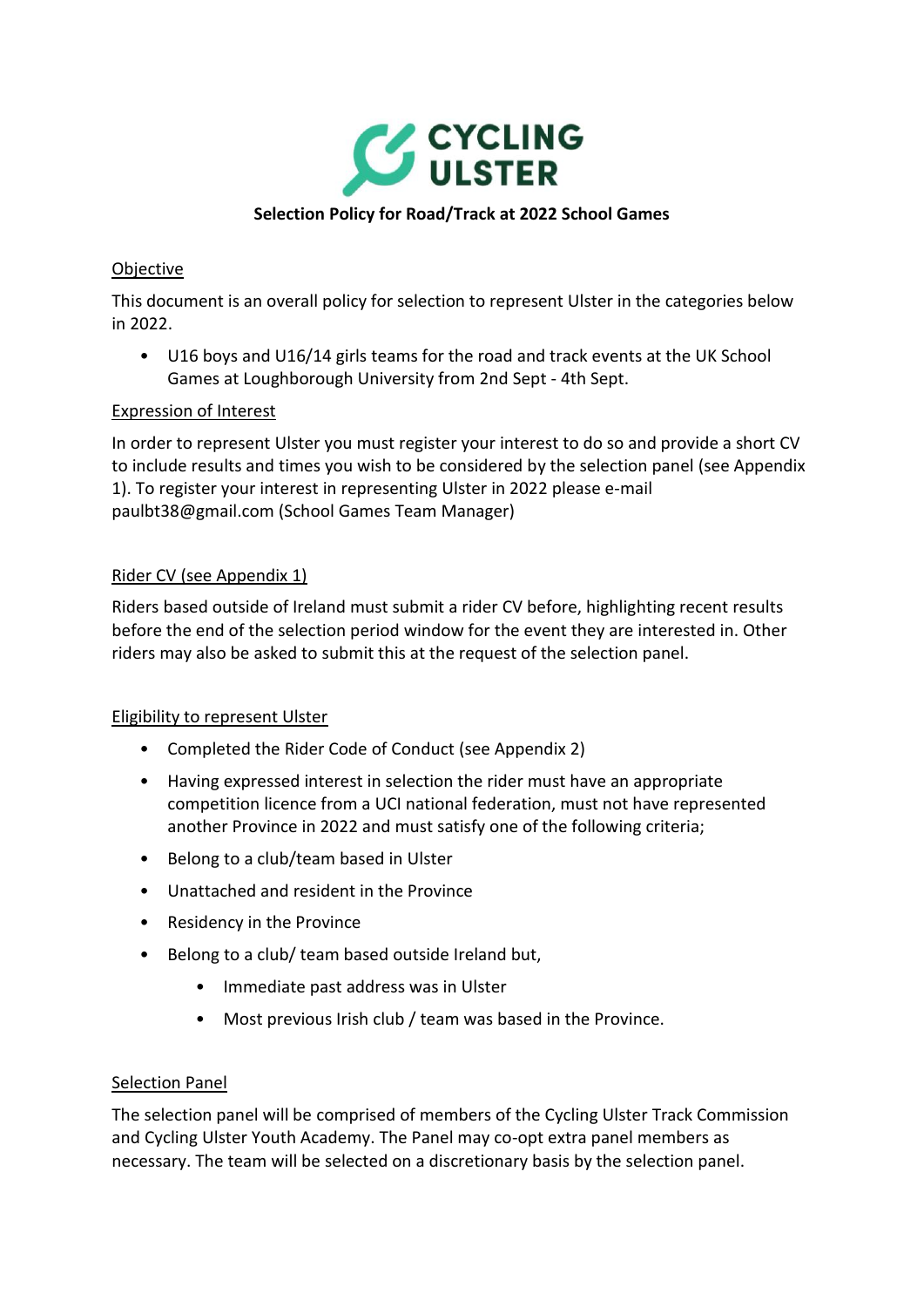An individual may not form part of the selection panel where they have a conflict of interest. If there is a question over whether a conflict of interest exists then it should be referred to the Cycling Ulster Executive to decide upon. A conflict of interest may arise where a panel member is connected to the riders who are part of the selection pool for an event such as being a relation, a member of the same club or a coach. Both the Track Commission and Youth Academy should take into account the possibility of a conflict of interest when they are choosing their selection panel.

# **The panel may elect to take fewer than the maximum number of permitted riders for the event.**

### Selection Criteria

Riders will be scored based in accordance with the selection chart below and the highest scoring riders will be selected to represent CU for the event.

If a selected rider is unable to compete for any reason, substitute selections will be at the discretion of the selection panel.

Notes will be taken by selectors of how selection scores where reached for purposes of any appeal that may arise.

| Criteria Item                                                                                                                                                                                                        | <b>Max Points</b> | <b>Rider Score</b> |
|----------------------------------------------------------------------------------------------------------------------------------------------------------------------------------------------------------------------|-------------------|--------------------|
| Results in similar type events<br>(road races and crits)                                                                                                                                                             | 30                |                    |
| Results in track events (Duane<br>Delaney GP) and training times                                                                                                                                                     | 50                |                    |
| Commitment to the Cycling<br><b>Ulster Track Commission</b><br>programme at Orangefield and<br>ability to form part of a cohesive<br>team, accepting direction from<br>team support personnel and<br>event officials | 10                |                    |
| Commitment to Cycling Ulster<br>Youth Academy programme and<br>ability to form part of a cohesive<br>team, accepting direction from<br>team support personnel and<br>event officials                                 | 10                |                    |
| Training age, development<br>potential and developmental<br>stage of the rider and potential<br>to perform in the future                                                                                             | 10                |                    |
| Current fitness and health                                                                                                                                                                                           | 10                |                    |

### Selection Chart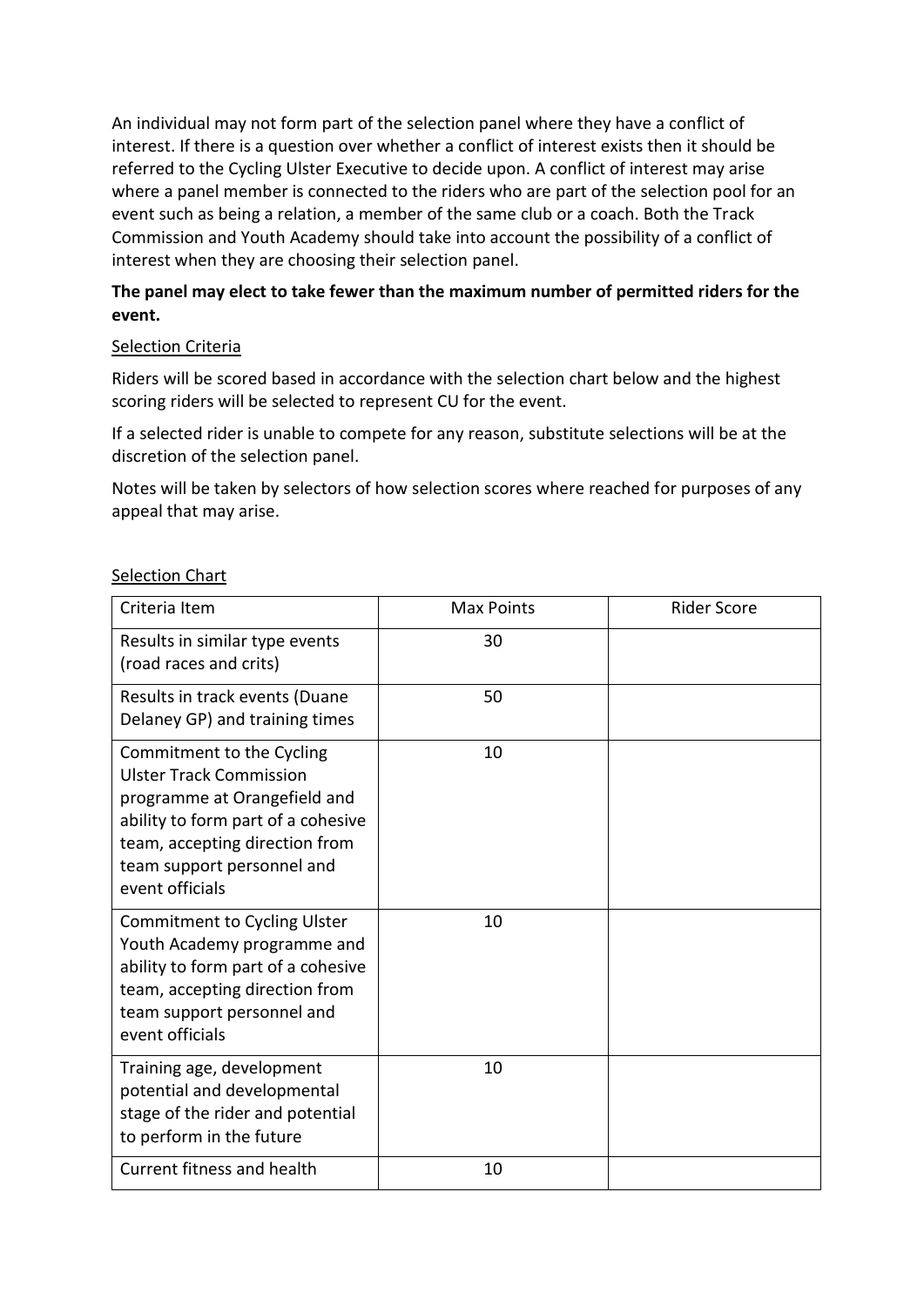| Any other event specific<br>selection criteria deemed<br>appropriate by the selection<br>panel, for example bike handling<br>and technical skills | 10  |  |
|---------------------------------------------------------------------------------------------------------------------------------------------------|-----|--|
| Total                                                                                                                                             | 130 |  |

# Testing

Selected riders may be required to

- attend training days in preparation for competition
- attend event specific selection days/events
- undergo an assessment (physiological, medical etc.) in the period between the selection date and the event to confirm fitness following injury, illness or a period of marked under-performance.

# 2022 Commission Events & Selection Results Period

An Ulster team competing in the events below is subject to Cycling Ulster gaining a place in the events and subject to ongoing funding.

In extenuating circumstances, a rider may request that results from outside of the selection period listed below are considered. It is at the discretion of the selection panel to consider if these results should be included in their scoring.

| Category                                | Date                   | Event                  | <b>Results Selection</b><br>Period |
|-----------------------------------------|------------------------|------------------------|------------------------------------|
| Youth<br>U16<br>boys<br>U16/14<br>girls | $2^{nd} - 4^{th}$ Sept | <b>UK School Games</b> | $1st$ May $-30th$ June             |

# Permission Forms

Riders will be required to complete the School Games EMS system and further details of this will be provided to riders once the teams have been finalised.

# Announcement of Team

Riders (or parents if under 18) who have expressed an interest in selection for an event and not been selected will be notified by email. A rider may choose to appeal not being selected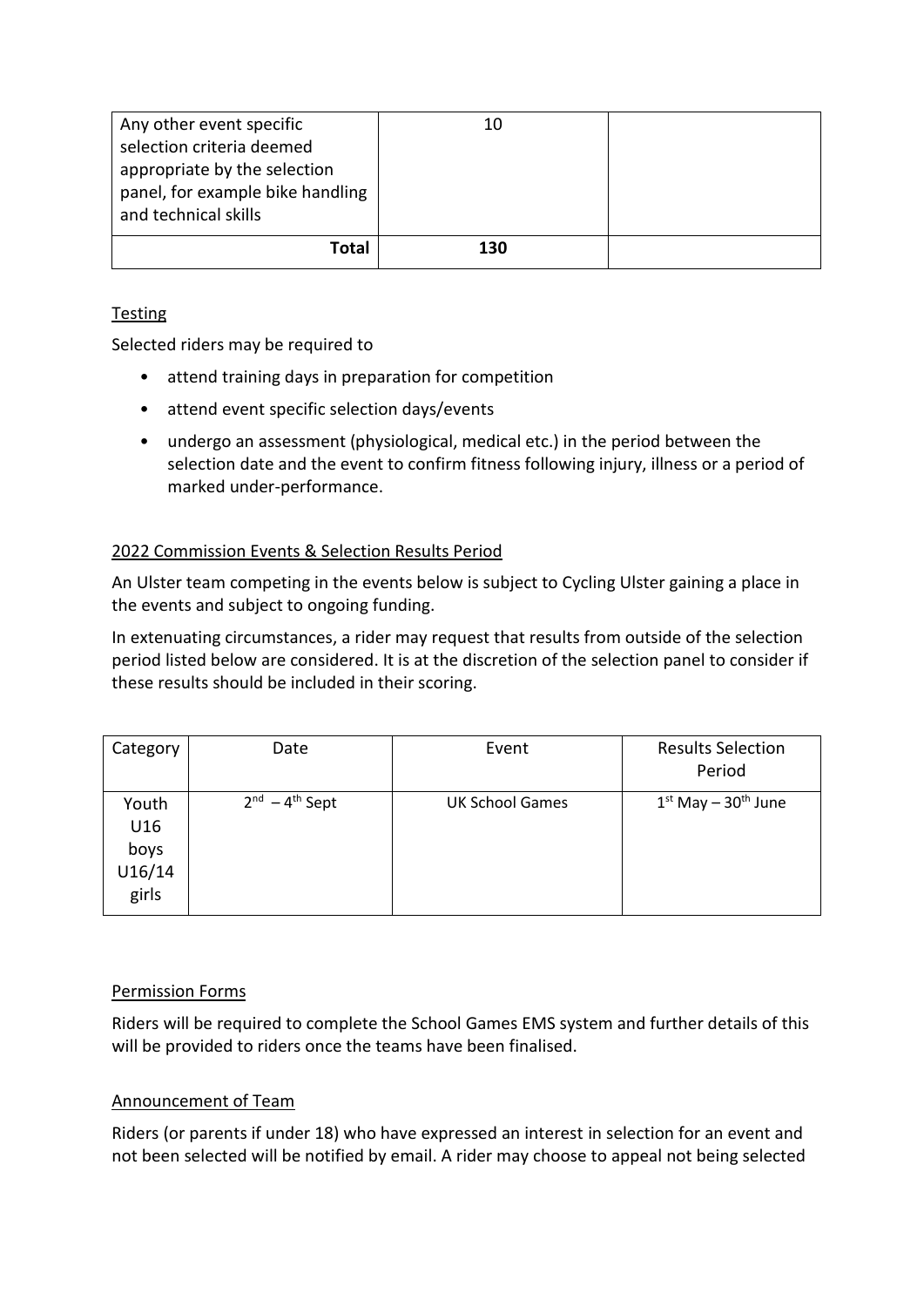for the event by lodging an appeal to the School Games Team Manager (as outlined in the CU Selection Appeals Policy)

Following the ending of the Appeals process, the team will be announced on [www.cyclingulster.com.](http://www.cyclingulster.com/) Teams will be announced in the first week of July to allow riders time to register on the School Games EMS system by the end of that month.

### Appeals

An appeal must be sent by e-mail to the Team Manager, Paul Dixon (paulbt38@gmail.com) and Cycling Ulster Compliance Officer, Patrick Withers [\(patrick.withers@cyclingireland.ie\)](mailto:patrick.withers@cyclingireland.ie). Riders (or parents if under 18) must lodge an appeal within 48 hours of being notified they have not been selected.

The original selection panel will meet to review the selection process and scoring along with a nominated member of the Cycling Ulster Executive. If an appeal is upheld, then we will seek to amend entry to the event. If an amendment to the team is not possible, then the original team will stand as selected.

### Liability

Riders are reminded that insurance for their bikes is their responsibility. In the case of those riders under 18, the bike insurance is the responsibility of the parent/guardian.

Riders understand that no liability in respect of injury, loss or damage whatsoever shall attach to the promoter, promoting club, sponsor, race official, Provincial Federation or National Federation approving the event.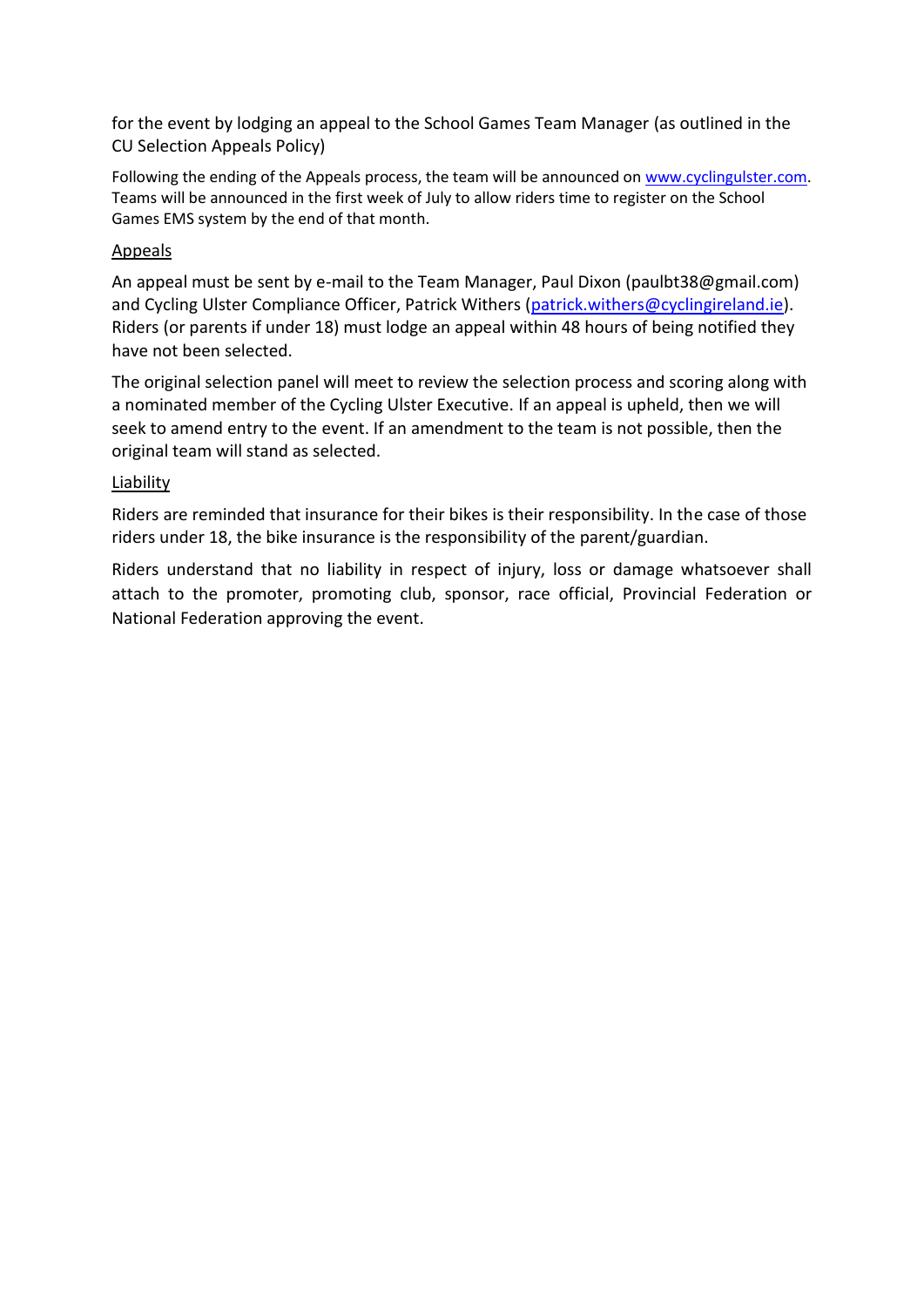# Appendix 1 – Rider CV

# PERSONAL DETAILS

| Name:                |  |
|----------------------|--|
| Address:             |  |
| Mobile phone number: |  |
| Landline number:     |  |
| Email address:       |  |
| Date of birth:       |  |
| Licence number:      |  |
| UCI ID:              |  |
| UCI Code:            |  |
| Club:                |  |
| Coach:               |  |

# EMERGENCY CONTACT

| Name:                |  |
|----------------------|--|
| Mobile phone number: |  |
| Email address:       |  |
| Relationship:        |  |

#### Results

| Date | Event name | Category | Result |
|------|------------|----------|--------|
|      |            |          |        |
|      |            |          |        |
|      |            |          |        |
|      |            |          |        |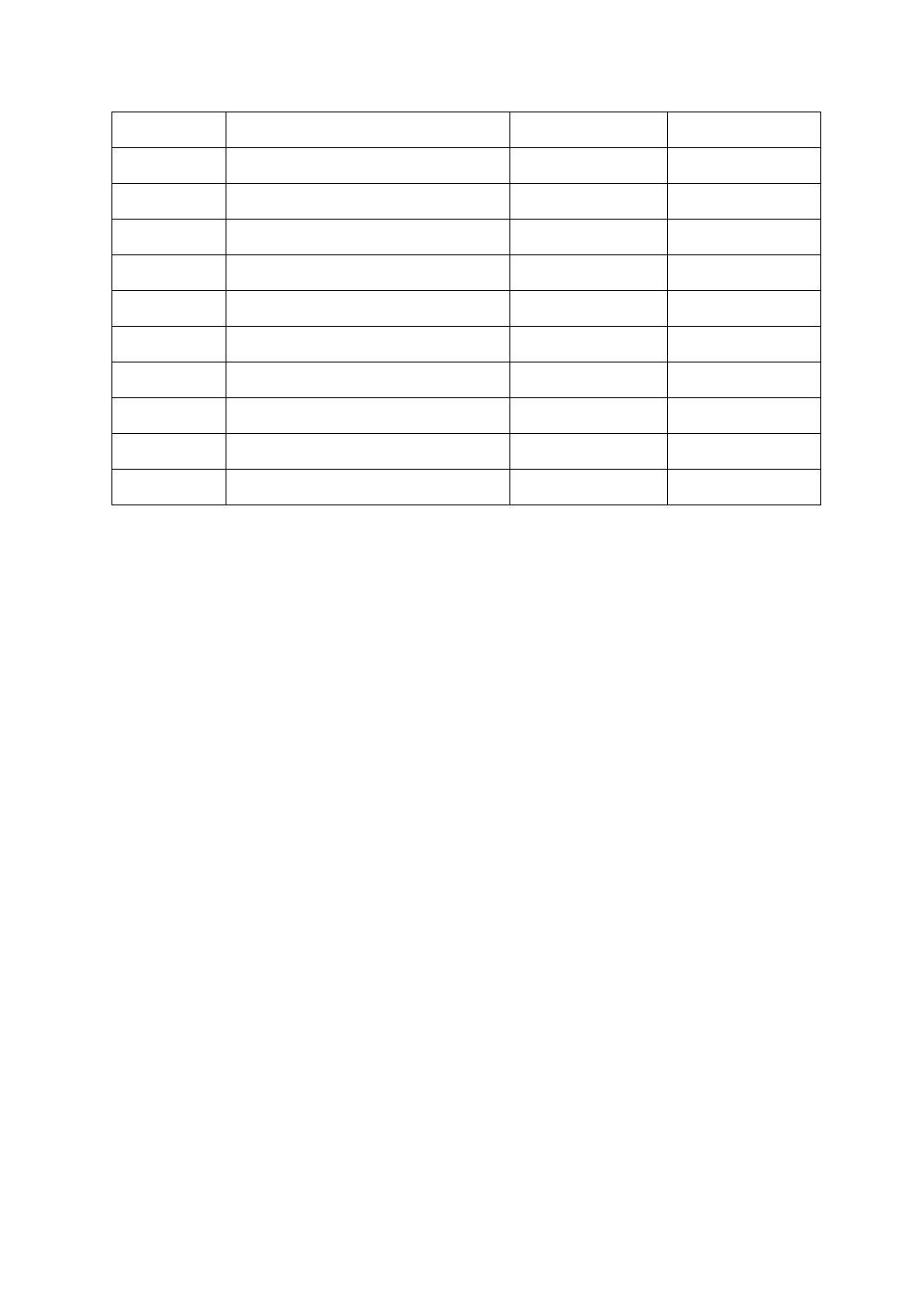### Appendix 2 – Rider Code of Conduct

- 1. I will treat others with the respect and fairness that I would like them to show me, including other athletes who are still competing when I have finished my event.
- 2. I will compete within the rules, and respect officials and their decisions.
- 3. I will demonstrate fair play on and off the sporting arena and will not use foul or abusive language.
- 4. I will respect the differences between everyone at all events in terms of age, gender (including transgender), ethnicity, religious beliefs, sexual orientation or disability.
- 5. I will not smoke, possess or consume alcohol, illegal and/or performance enhancing drugs.
- 6. I will not engage in sexual activity.
- 7. I will not leave the accommodation or any competition or training venue during the event unless specific permission has been granted or I am accompanied by an official.
- 8. On Residential trips I will not enter any accommodation other than my own and will return to my own room and be quiet by 22.00 each night at the latest or at the time designated by those in charge of the event.
- 9. I will disclose any injury or condition which would impede my full participation at the event as an athlete to my Team Manager prior to and during the event.
- 10. I agree to remain at the event until the official end of the event.
- 11. I understand that any breach of this code of conduct could result in my being sent home and subject to disciplinary action from Cycling Ulster and or Cycling Ireland which could jeopardise my future participation within the sport
- 12. I understand that I may be photographed or videoed during this event for publicity, training or media purposes.
- 13. I am aware that I am an ambassador for Cycling Ulster and I take full responsibility for my actions.
- 14. I have read this code of conduct with my parent/guardian (For those Under 18)
- 15. I understand the points set out below and agree to comply fully with them.
- 16. I understand that I am solely responsible for all personal items, including my bike and that no liability attaches to Cycling Ireland, Cycling Ulster, the Commission or any official or volunteer involved in the event.

Name of Rider…………………………………………………….

Rider's Signature……………………………………………………………

Date……………